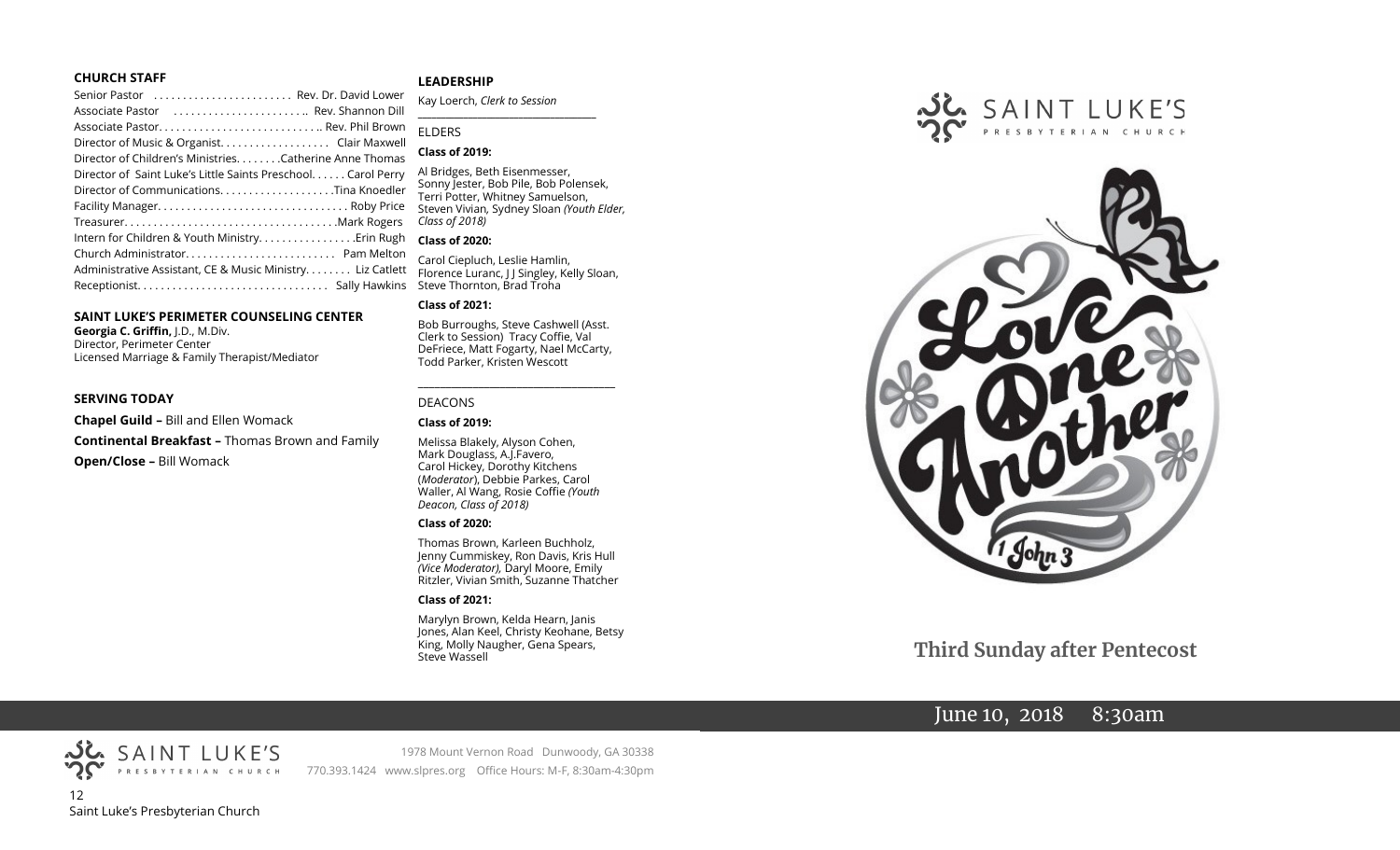

1978 Mount Vernon Road • Dunwoody, Georgia 30338 770.393.1424 • www.slpres.org

### **June 10, 2018**  Third Sunday after Pentecost

### **Liturgical Color:** Green

*Liturgical colors can orient us to the season of the church year and help to engage the sense of sight in worship. Green denotes Ordinary Time; time which is not marked by a specific festival or season.*

# **SUNDAY SCHEDULE**

8:30am Chapel Communion Service 9:30am Sunday School 10:30am Sanctuary Worship Service *Nursery available at all services and Sunday School.* 

# MISSION

Responding to God's call and empowered by the Holy Spirit, we invite all to join us in knowing, serving, and sharing Jesus Christ here and around the world.

# VISION

To be a beacon of faith, hope, and love– every member an active disciple in Christ's ministry.

### **WELCOME, GUESTS!**  We are delighted you are worshipping with us.

**DURING** the Welcome, please print the requested information on the Friendship Pad and pass the Friendship Pad down the pew.

**AFTER** the worship service, please join us outside the Chapel where our Pastors will be available to answer questions and provide you with a loaf of freshly-baked bread.

**FOR MORE** information about our programs, ministries or membership, please contact one of our Pastors at 770.393.1424, or visit our website: slpres.org.

### **THAT ALL MAY WORSHIP** thistex **ASSISTIVE** hearing devices, large print... hymnals, large print bulletins and back cushions are available. Please contact an  $\mathbf{\Omega}$ usher for further assistance.

**CHILDREN** are a precious part of our church family, and we welcome them in worship. Worship notebooks and tactile activities are available on the table just outside the Chapel doors. For your convenience, there is a Family Restroom located in the administrative office's hallway, on the first floor, near the main lobby.

**SAINT LUKE'S JULY 4TH** — Yes, it is hard to believe we are starting to think about the Saint Luke's float assembly and all the festivities surrounding Independence Day. Certainly, details are being fine tuned but mark your calendars for the afternoon of Sunday, July 1, when we will be float building and "fellowshipping" at Saint Luke's; all in preparation for the parade on Wednesday, July 4.

**A NOTE FROM CAROLINE HURST** -- Hello! After attending Mountain TOP for 6 years with Saint Luke's youth mission trip, I now have the privilege to be on summer staff as a ministry coordinator. I am so looking forward to spending the summer at my favorite place and serving people throughout the Cumberland Plateau. I am looking for your support prayerfully, emotionally, and financially as I prepare for a summer on the mountain serving the Lord. Thank you!

https://mountain-[top.networkforgood.com/](https://mountain-top.networkforgood.com/projects/51741-caroline-hurst-s-fundraiser) [projects/51741](https://mountain-top.networkforgood.com/projects/51741-caroline-hurst-s-fundraiser)-caroline-hurst-s-fundraiser

# **EXCITING NEWS! BEHIND THE SCENES**

**ACTION TAKING PLACE** — The Saint Luke's staff has been undergoing training to learn about a new church data management system. This summer Saint Luke's will begin the conversion process to REALM. Check out the features of Realm if you are interested, https://www.acstechnologies.com/products/ realm. It is important for you to know that this is occurring behind the scenes. Please note, that now through early fall, you will begin to see Realm conversion updates in Highlights and in the Sunday bulletin. Some may require action on your part. We will keep you apprised to ensure a smooth transition and of course, will assist with anything needed.

The current Church Life App is still available for your use but any recent changes (since May 31) may not be visible. In the short term, any recurring gifts and associated set up information will remain the same and be processed as usual.

A churchwide email was sent on Wednesday, June 6, explaining a small hiccup that was encountered during the staff Realm training. The email stated:

### *Dear Friends,*

*We are in the process of updating our database. Today the system seems to have sent an email ONLY to some parents regarding their children with the subject line "privacy change notification." We were not aware that an email was going out. We did not change settings. Your information is right where it always has been and is protected well. We are excited about our new system and the efficiency and opportunities it will give us to be better connected as a church family. As always, please reach out if you have any questions. Contact Phil Brown at: philbrown@slpres.org.*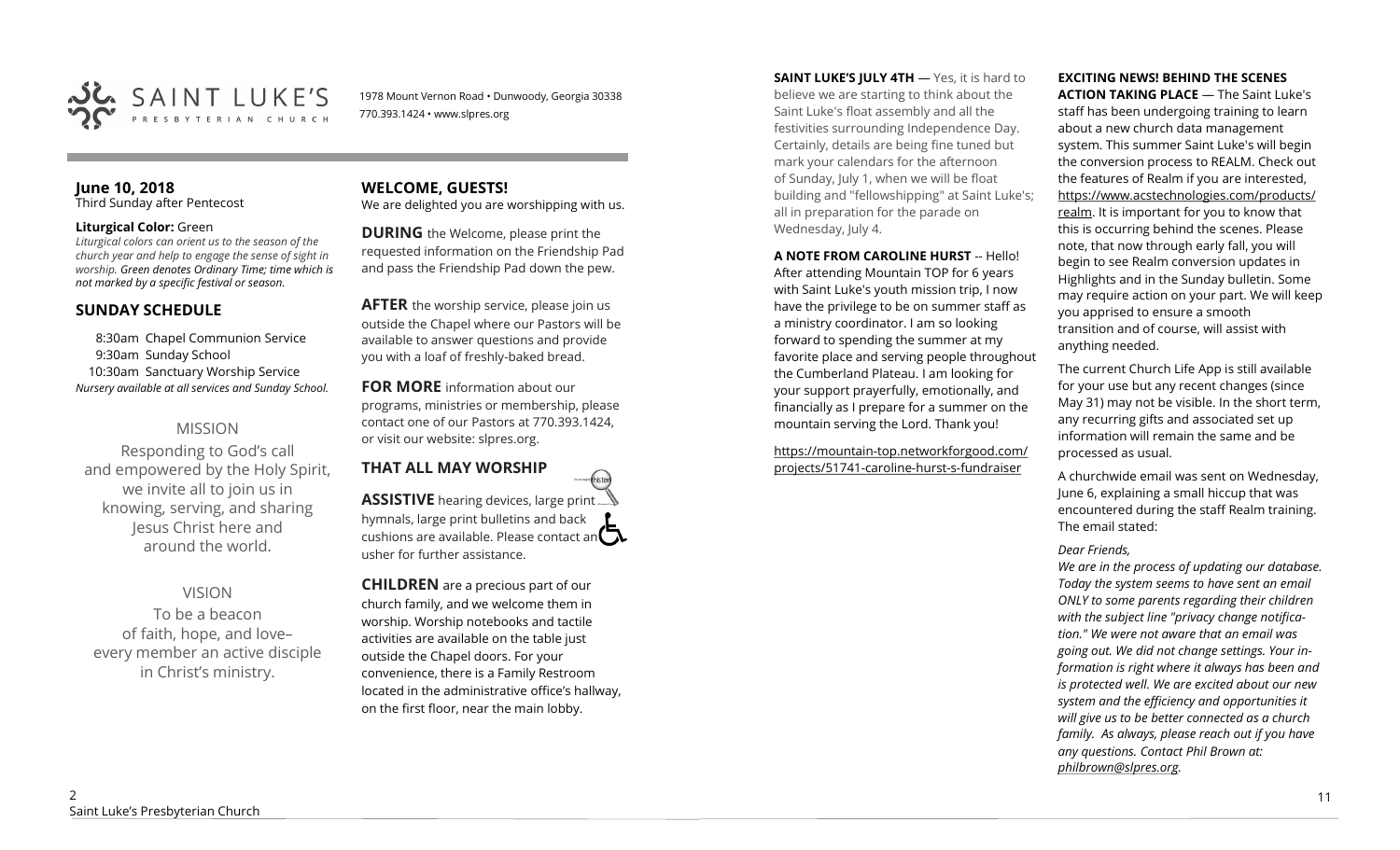# YOUTH MINISTRY

**Phil Brown philbrown@slpres.org / 770.393.1424 ext. 238**  \_\_\_\_\_\_\_\_\_\_\_\_\_\_\_\_\_\_\_\_\_\_\_\_\_\_\_\_\_\_\_\_\_\_\_\_\_\_\_\_\_\_\_\_\_\_\_\_\_\_\_\_\_\_\_\_\_\_\_\_\_\_\_\_\_\_\_\_\_\_\_\_\_\_\_\_\_\_\_\_\_\_\_\_\_\_\_

### **HERE'S WHAT'S COMING UP IN YOUTH MINISTRY:**

### **SUNDAY SCHOOL**

June 10, and August 5 and 12 (9:30am–10:15am).

June 10: Help with VBS set up. (Babby Shower is postponed until fall. Details TBD.) August 5 & 12: regular Sunday school.

### **VBS**

Youth helping with VBS should attend a short training after the 10:30am worship service on June 10, in the youth room upstairs; lunch is provided; we'll be done by 12:15pm. Also, we can use a few more youth…a few classroom helpers and a couple people to be on stage and help in the great hall. One more HS female to help with the  $4<sup>th</sup>$  and  $5<sup>th</sup>$  grade day trips and overnight on Wednesday. Let Phil or Catherine Anne know if you can help any day – we can make that work.

## **MOUNTAIN TOP TOOL TRAINING AND TOOL SORT, JUNE 12, 1pm-3pm**

If you are doing service project, please attend this tool training. It will be safety training and tool/building basics. Wear long pants, close-toed shoes, and leather gloves. If you have long hair please TIE IT BACK. WE WILL ALSO SORT TOOLS INTO OUR VAN BUCKETS.

## **GRADUATE PICTURES, FINAL CALL (WERE DUE BY JUNE 8)**

**For HS grads**: High School from which they graduated and the college they will be attending or other plans– could include gap-year or internships, or a job.

**For College & Graduate School grads**: Degree they received and plans for after graduation – again, it could be a job, an internship, military, or other options.

# MUSIC MINISTRY

**Clair Maxwell clairmaxwell@slpres.org / 770.393.1424 ext. 227**   $\_$  ,  $\_$  ,  $\_$  ,  $\_$  ,  $\_$  ,  $\_$  ,  $\_$  ,  $\_$  ,  $\_$  ,  $\_$  ,  $\_$  ,  $\_$  ,  $\_$  ,  $\_$  ,  $\_$  ,  $\_$  ,  $\_$  ,  $\_$  ,  $\_$ 

### **SUMMER MUSIC**

Musicians are needed for our summer services at both 8:30 and 10:30 worship. Dates this year are through August 12. Soloists, instrumentalists and small groups are welcome. Contact Clair about Sundays when you could share your gifts.

"The whole idea behind this week's reading from 1 John, and indeed the entire book, is that in the sacrificial love of Christ we see and experience God; in doing so we are compelled to live out that love in word and deed."

 *-Sharron R. Blezard, Stewardship of Life*



**Prelude** Prelude *Dietrich Buxtehude*

## **Welcome and Announcements**

*If you are new to Saint Luke's today, welcome, we are so glad you are here! We have a gift of fresh bread we would love to give to you as a token of our gratitude. Please introduce yourself after worship to receive your welcome gift.*

*Please take the time now to fill out the Friendship Pads situated at the end of each pew. Write down your names and pass the pad down the pew, so that you may greet your pew neighbors by name and that we may know you are here.*

## **Call to Worship\*** 1 John 4:7,19

Leader: Beloved, let us love one another.

**People: We love because God first loved us.**

**Opening Hymn #691\*** Lord, When I Came into This Life

# **Call to Confession\***

Leader: The Lord be with you. **People: And also with you.** Leader: Let us pray.

# **Prayer of Confession\***

**Lord, have mercy on us. We talk about love, but our actions betray us. We talk about love, but we neglect the poor. We talk about love, but we fail to love one another. Lord, have mercy on us. Forgive us, and abide in us by the power of your Spirit so that our lives may show our love for Jesus Christ, in whose body we live and in whose name we pray. Hear now the silent prayers on our hearts...**(*Silence is kept for personal reflection.)*

Leader: Lord, in your mercy. **People: Hear our prayer. Amen.**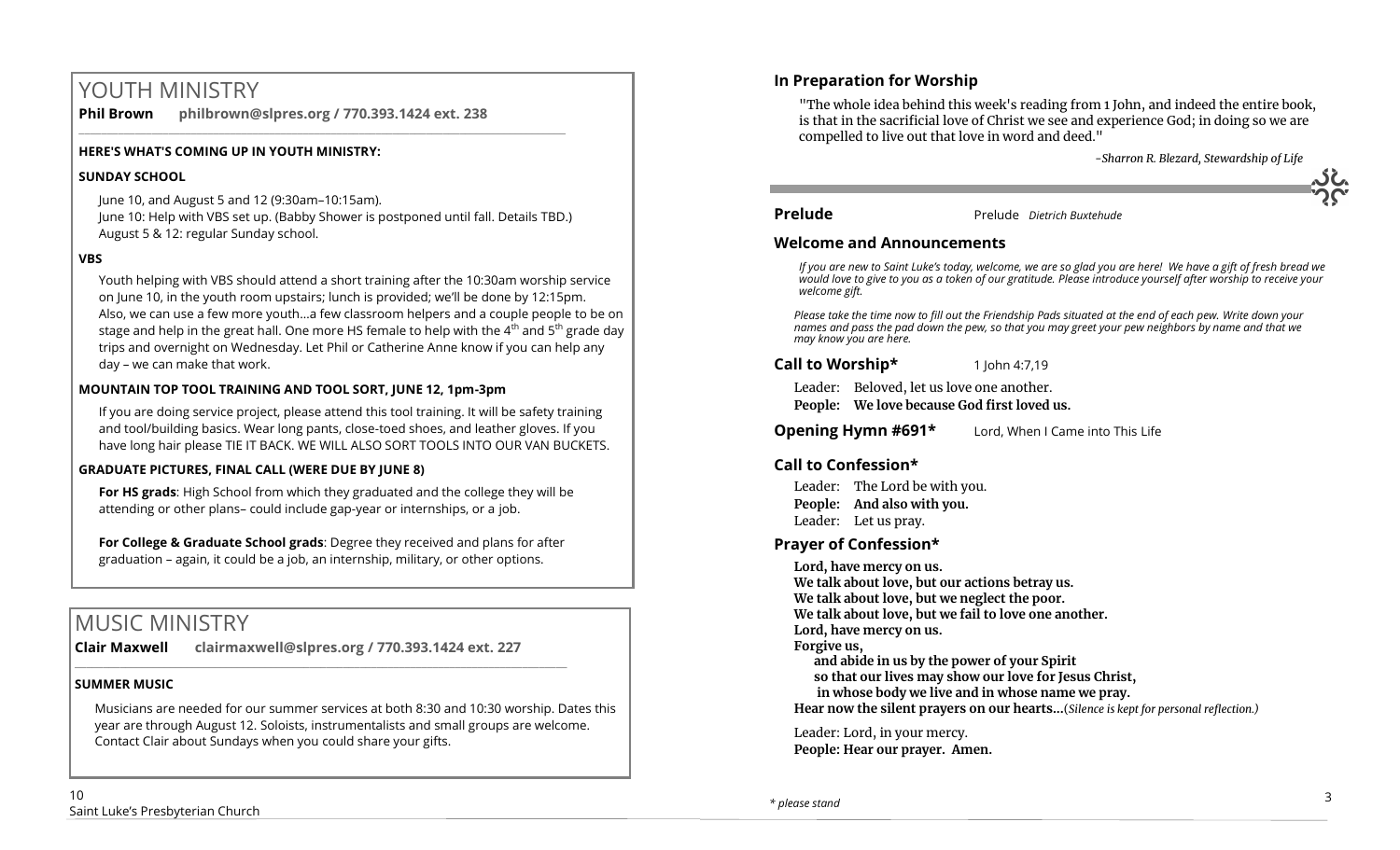# **Assurance of Forgiveness\***



# **Passing the Peace of Christ\***

Leader: May the peace of Christ be with you. **People: And also with you.** 

### **Prayer for Illumination**

**Scripture Reading** 1 John 3:1; 16-24, *page 240 of the New Testament* 

**Tell Us Our Story Phil Brown and Story and Story Association** 

*Children are always welcome to stay in worship. If preferred, parents may take their child(ren) to the nursery.*

**Sermon** "Love One Another" Shannon Dill

Affirmation of Faith\* **Apostles'** Creed

**I believe in God, the Father Almighty, Maker of heaven and earth, and in Jesus Christ, his only Son, our Lord; who was conceived by the Holy Ghost, born of the Virgin Mary, suffered under Pontius Pilate; was crucified, dead, and buried; he descended into hell; the third day he rose again from the dead; he ascended into heaven, and sitteth on the right hand of God the Father Almighty; from thence he shall come to judge the quick and the dead.** S P L A S H ! CHILDREN'S MINISTRIES

**Catherine Anne Thomas cathomas@slpres.org / 770.393.1424 ext. 228** 

**\_\_\_\_\_\_\_\_\_\_\_\_\_\_\_\_\_\_\_\_\_\_\_\_\_\_\_\_\_\_\_\_\_\_\_\_\_\_\_\_\_\_\_\_\_\_\_\_\_\_\_\_\_\_\_\_\_\_\_\_\_\_\_\_\_\_\_\_\_\_\_\_\_\_\_\_\_\_\_\_\_\_\_\_\_\_\_\_\_\_\_\_\_\_\_\_\_\_\_\_\_\_\_\_\_\_** 

### **FOUR SUMMER SUNDAYS FOR CHILDREN, 9:30AM-10:15AM FOR BOTH GROUPS**

Ages 3 through Kindergarten will meet in Room 120 on June 10, August 5 and August 12 for a series entitled, "God Helps Me"!

1st grade through 5th grade will prepare for "Are you Smarter than a 5th Grader?" with our House to House Adult Education Class. This group will meet in The Dock on June 10, and August 5. On August 12 the children will take on the parents in a competition showdown. You will not want to miss this.

### **VBS, SHIPWRECKED**

One More Way to Help! Our Shipwrecked gang is so grateful to everyone who has contributed time, talent, kids' snacks ingredients, prayers, and positive energy to our Vacation Bible School happening next week! If for some reason you have not yet been able to help – but would still like to do so – our last opportunity is helping to provide snacks for the 100 volunteers based here at the church. Running around an island every day is hard work, so our crew members will be thrilled to get a few treats on their breaks!

Here is the link to sign up:

https://www.signupgenius.com/go/30e0b4ba5a928ab9-vbs2018

*\* please stand* 9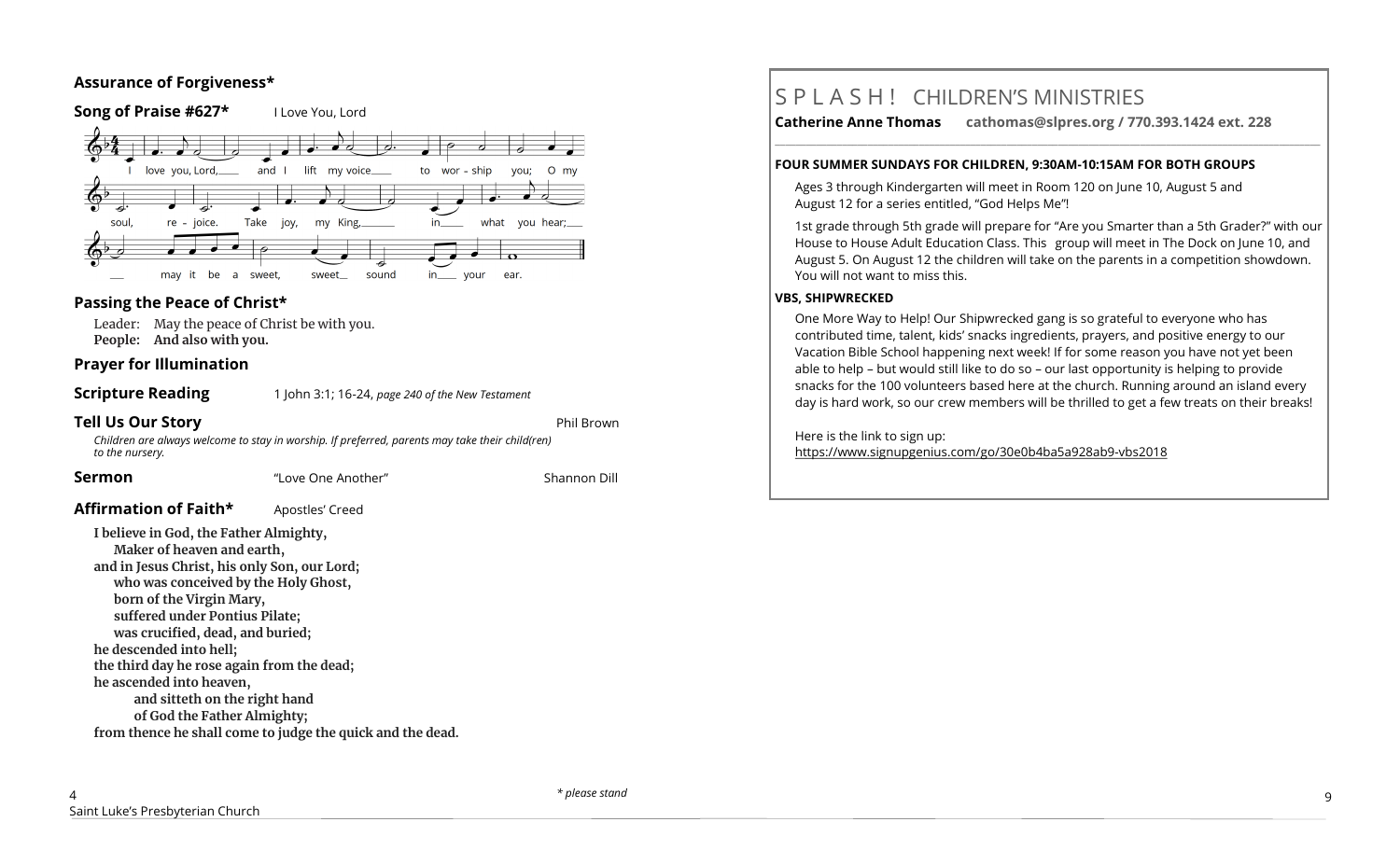# ADULT MINISTRY

**Shannon Dill shannondill@slpres.org / 770.393.1424 ext. 229**   $\_$  ,  $\_$  ,  $\_$  ,  $\_$  ,  $\_$  ,  $\_$  ,  $\_$  ,  $\_$  ,  $\_$  ,  $\_$  ,  $\_$  ,  $\_$  ,  $\_$  ,  $\_$  ,  $\_$  ,  $\_$  ,  $\_$  ,  $\_$  ,  $\_$ 

### **ADULT SUNDAY SCHOOL**

Individual classes have begun. Please see the website for a full description of each class. (http://slpres.org/program-ministries/adult-ministry/sunday-school)

Faith Foundations: Room 232 House to House: Room 203 Seasons of the Spirit: Room 231/233 Soul Food: Room 234/236

Summer schedule for each adult education class is noted below:

Faith Foundations meets all summer.

House to House will be off June 17 through July 29. Resumes on August 5. Seasons of the Spirit will meet all summer.

Soul Food will meet in June and July, but will take off August. Resumes August 26.

## **FRIDAY MORNING MEN'S BIBLE STUDY**

Fellowship and Bible study every Friday from 6:40-8am in the Parlor with Dan Joyce.

## **BIBLE STUDY: "WAYFARERS"**

Come join David, Shannon or Phil as this week's preacher leads a study of the scripture for the upcoming Sunday's worship. Meet on Wednesdays at 10am in the church library. Please note that Wayfarers will NOT meet on Wednesday, June 13 and the four Wednesdays in July. The group will resume on Wednesday, August 1.

# **SUMMERTIME BREAK**

Please note that our Faith and Parenting Group, as well as, our Tavern Talks Group will take a small summertime break during the months of June and July. Many folks are traveling or just enjoying some less regularly scheduled time. Notices will be in Highlights and the Sunday bulletin when we resume in August!

**I believe in the Holy Ghost; the holy catholic Church; the communion of saints; the forgiveness of sins; the resurrection of the body; and the life everlasting. Amen.**

# **Offering Invitation**

*Giving is a tangible sign of worship. If you give electronically, there is a blue, laminated, electronic giving card in the pew rack to place in the offering plate as it is passed.*

**Offertory O Love That Will Not Let Me Go** James Ranson, Solo *John Ness Beck*

O Love, that will not let me go, I rest my weary soul in Thee; I give Thee back the life I owe, that in Thine ocean depths its flow may richer, fuller be.

O Joy that seekest me through pain, I cannot close my heart to Thee; I trace the rainbow through the rain, and feel the promise is not vain, that morn shall tearless be. *(George Matheson)*

# **Song of Thanksgiving #697** Take My Life



# **Holy Communion**

*Communion will be served by intinction (dipping the bread into the cup). Everyone is invited to participate in the sacrament. The cup holds grape juice, not wine, during this service. A server with gluten-free wafers will be standing directly in front of the communion table for those who prefer this option. If you would prefer to be served where you are sitting, please raise your hand.*